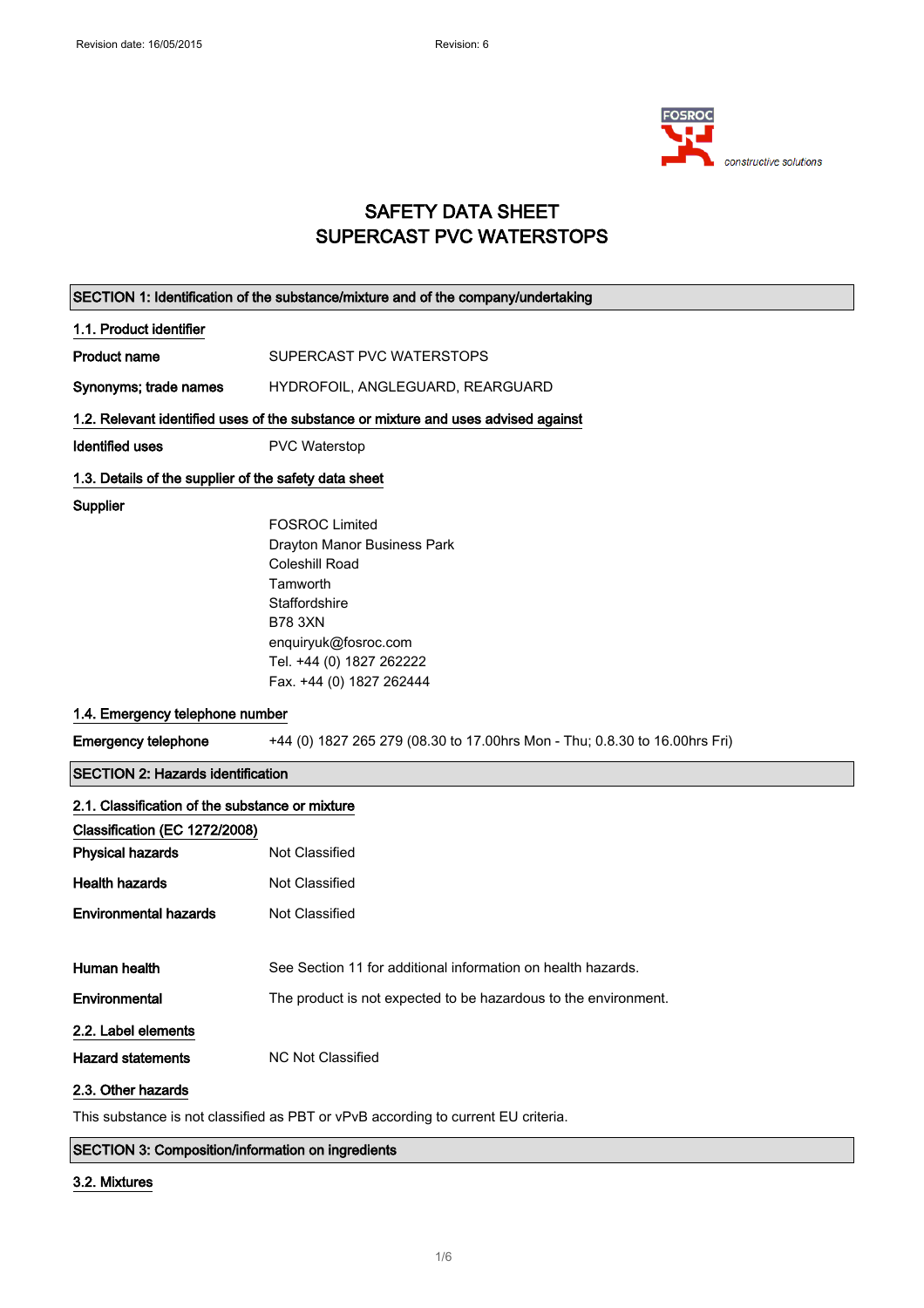| <b>Composition comments</b>                                | This product does not contain any hazardous ingredients, or ingredients with national<br>workplace exposure limits.                                                           |
|------------------------------------------------------------|-------------------------------------------------------------------------------------------------------------------------------------------------------------------------------|
| <b>SECTION 4: First aid measures</b>                       |                                                                                                                                                                               |
| 4.1. Description of first aid measures                     |                                                                                                                                                                               |
| <b>General information</b>                                 | No specific recommendations. Rinse immediately with plenty of water. While rinsing, remove<br>clothing not adhering to the affected area.                                     |
| <b>Inhalation</b>                                          | Unlikely route of exposure as the product does not contain volatile substances.                                                                                               |
| Ingestion                                                  | Due to the physical nature of this material it is unlikely that swallowing will occur.                                                                                        |
| Skin contact                                               | Skin irritation should not occur when used as recommended.                                                                                                                    |
| Eye contact                                                | Not applicable.                                                                                                                                                               |
|                                                            | 4.2. Most important symptoms and effects, both acute and delayed                                                                                                              |
| <b>General information</b>                                 | No specific symptoms noted.                                                                                                                                                   |
| Inhalation                                                 | Inhalation of dusts during cutting, grinding or sanding of this product may cause irritation of<br>the respiratory tract.                                                     |
| Ingestion                                                  | No specific symptoms known.                                                                                                                                                   |
| <b>Skin contact</b>                                        | No specific symptoms known.                                                                                                                                                   |
| Eye contact                                                | Dust in the eyes will cause irritation.                                                                                                                                       |
|                                                            | 4.3. Indication of any immediate medical attention and special treatment needed                                                                                               |
| Notes for the doctor                                       | No specific recommendations.                                                                                                                                                  |
| <b>SECTION 5: Firefighting measures</b>                    |                                                                                                                                                                               |
| 5.1. Extinguishing media                                   |                                                                                                                                                                               |
| Suitable extinguishing media                               | Extinguish with the following media: Carbon dioxide (CO2). Water.                                                                                                             |
| 5.2. Special hazards arising from the substance or mixture |                                                                                                                                                                               |
| Specific hazards                                           | Protection against nuisance dust must be used when the airborne concentration exceeds 10<br>mg/m3. None. Dense smoke may be emitted when burned.                              |
| <b>Hazardous combustion</b><br>products                    | Does not decompose when used and stored as recommended. Fire or high temperatures<br>create: Carbon monoxide (CO). Carbon dioxide (CO2). Hydrogen chloride (HCl). Black smoke |
| 5.3. Advice for firefighters                               |                                                                                                                                                                               |
| Protective actions during<br>firefighting                  | No specific firefighting precautions known.                                                                                                                                   |
| Special protective equipment<br>for firefighters           | Wear positive-pressure self-contained breathing apparatus (SCBA) and appropriate protective<br>clothing.                                                                      |
| <b>SECTION 6: Accidental release measures</b>              |                                                                                                                                                                               |
|                                                            | 6.1. Personal precautions, protective equipment and emergency procedures                                                                                                      |
| <b>Personal precautions</b>                                | For personal protection, see Section 8.                                                                                                                                       |
| 6.2. Environmental precautions                             |                                                                                                                                                                               |
| <b>Environmental precautions</b>                           | Collect and dispose of spillage as indicated in Section 13.                                                                                                                   |
| 6.3. Methods and material for containment and cleaning up  |                                                                                                                                                                               |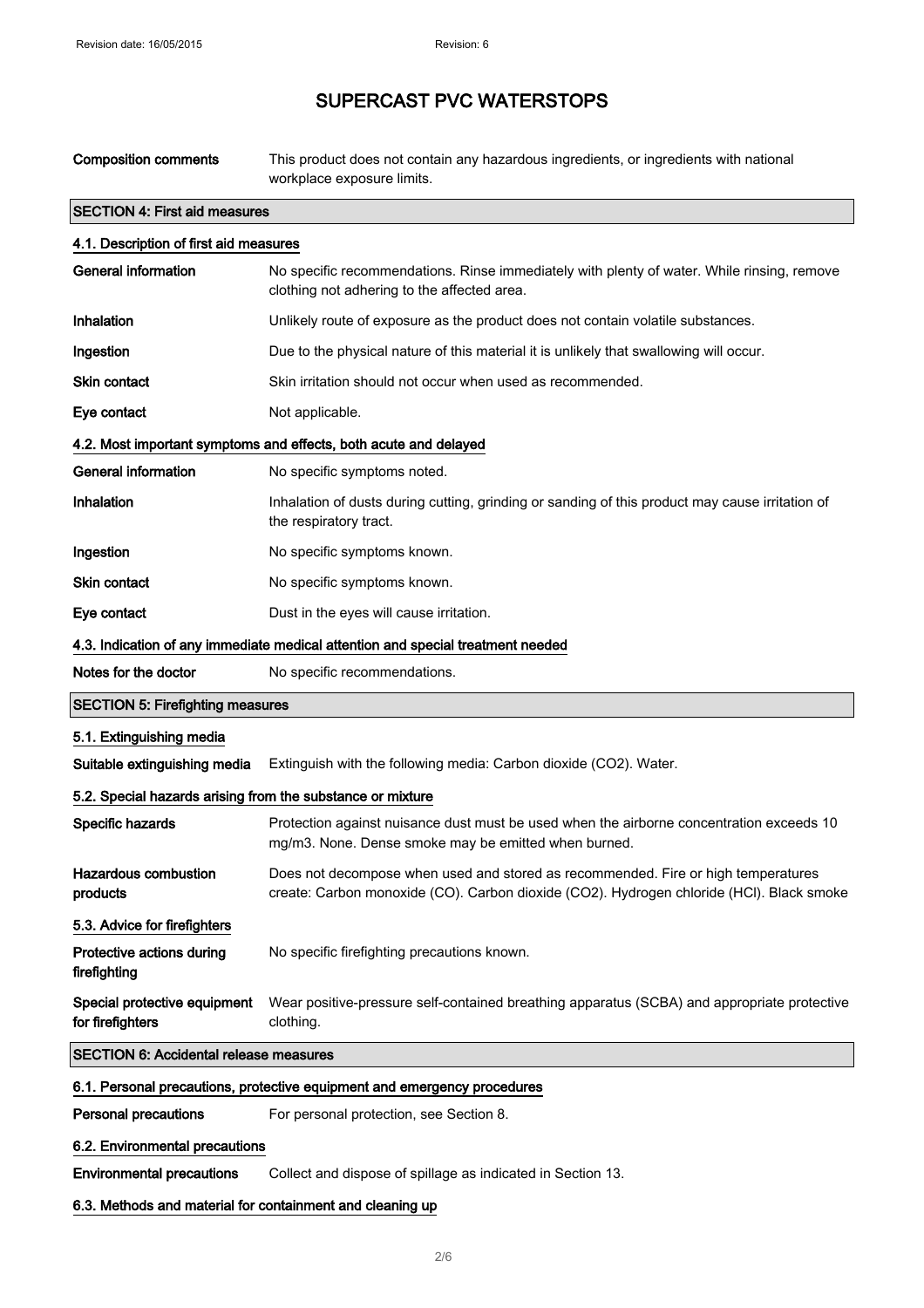| Methods for cleaning up                                 | Pick up mechanically. No specific clean-up procedure recommended.                                                                                                                                                                                                                                                                          |
|---------------------------------------------------------|--------------------------------------------------------------------------------------------------------------------------------------------------------------------------------------------------------------------------------------------------------------------------------------------------------------------------------------------|
| 6.4. Reference to other sections                        |                                                                                                                                                                                                                                                                                                                                            |
| Reference to other sections                             | For waste disposal, see section 13.                                                                                                                                                                                                                                                                                                        |
| <b>SECTION 7: Handling and storage</b>                  |                                                                                                                                                                                                                                                                                                                                            |
| 7.1. Precautions for safe handling                      |                                                                                                                                                                                                                                                                                                                                            |
| Usage precautions                                       | Read and follow manufacturer's recommendations. Avoid handling which leads to dust<br>formation. Avoid inhalation of dust. Avoid generation and spreading of dust. Good personal<br>hygiene procedures should be implemented. Wash hands and any other contaminated areas<br>of the body with soap and water before leaving the work site. |
|                                                         | 7.2. Conditions for safe storage, including any incompatibilities                                                                                                                                                                                                                                                                          |
| <b>Storage precautions</b>                              | No special storage precautions required.                                                                                                                                                                                                                                                                                                   |
| Storage class                                           | Unspecified storage.                                                                                                                                                                                                                                                                                                                       |
| 7.3. Specific end use(s)                                |                                                                                                                                                                                                                                                                                                                                            |
| Specific end use(s)                                     | The identified uses for this product are detailed in Section 1.2.                                                                                                                                                                                                                                                                          |
| <b>SECTION 8: Exposure Controls/personal protection</b> |                                                                                                                                                                                                                                                                                                                                            |
| 8.1. Control parameters                                 |                                                                                                                                                                                                                                                                                                                                            |
| Ingredient comments                                     | No exposure limits known for ingredient(s).                                                                                                                                                                                                                                                                                                |
| 8.2. Exposure controls                                  |                                                                                                                                                                                                                                                                                                                                            |
| Protective equipment                                    |                                                                                                                                                                                                                                                                                                                                            |
|                                                         |                                                                                                                                                                                                                                                                                                                                            |
| Appropriate engineering<br>controls                     | Provide adequate ventilation.                                                                                                                                                                                                                                                                                                              |
| Eye/face protection                                     | Eyewear complying with an approved standard should be worn if a risk assessment indicates<br>eye contact is possible. The following protection should be worn: Chemical splash goggles.                                                                                                                                                    |
| Hand protection                                         | Gloves are recommended for prolonged use.                                                                                                                                                                                                                                                                                                  |
| Other skin and body<br>protection                       | Wear appropriate clothing to prevent repeated or prolonged skin contact.                                                                                                                                                                                                                                                                   |
| <b>Hygiene measures</b>                                 | Do not smoke in work area. Wash at the end of each work shift and before eating, smoking<br>and using the toilet. When using do not eat, drink or smoke.                                                                                                                                                                                   |
| <b>Respiratory protection</b>                           | Hot-welding may liberate hydrogen chloride vapours. If ventilation is inadequate, suitable<br>respiratory protection must be worn. Gas filter, type E.                                                                                                                                                                                     |
| <b>SECTION 9: Physical and Chemical Properties</b>      |                                                                                                                                                                                                                                                                                                                                            |

| 9.1. Information on basic physical and chemical properties |                              |  |
|------------------------------------------------------------|------------------------------|--|
| Appearance                                                 | Solid                        |  |
| Colour                                                     | Blue.                        |  |
| Odour                                                      | Odourless.                   |  |
| Melting point                                              | softens $\sim 130^{\circ}$ C |  |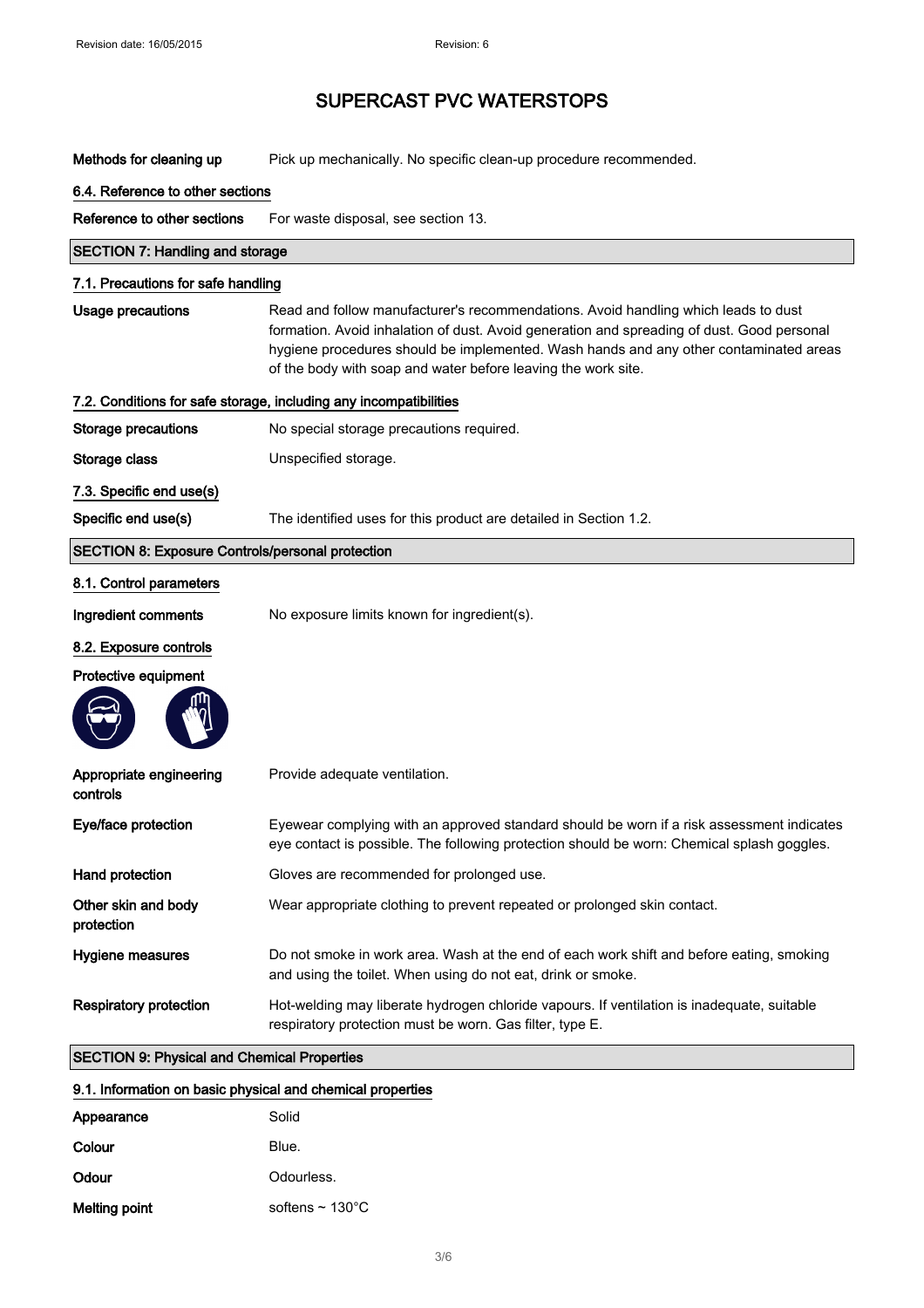I I

I

## SUPERCAST PVC WATERSTOPS

| Initial boiling point and range              | Not applicable.                                                                                                                              |
|----------------------------------------------|----------------------------------------------------------------------------------------------------------------------------------------------|
| <b>Relative density</b>                      | Depending on grade, 1.12 - 2.0                                                                                                               |
| Solubility(ies)                              | Insoluble in water.                                                                                                                          |
| <b>Decomposition Temperature</b>             | Decomposition will start at about 130°C where it will take several days. At 200°C it will<br>increase rapidly, taking only a few minutes.    |
| <b>Explosive properties</b>                  | Not considered to be explosive.                                                                                                              |
| Explosive under the influence<br>of a flame  | Not considered to be explosive.                                                                                                              |
| <b>Oxidising properties</b>                  | Does not meet the criteria for classification as oxidising.                                                                                  |
| 9.2. Other information                       |                                                                                                                                              |
| Other information                            | None.                                                                                                                                        |
| <b>SECTION 10: Stability and reactivity</b>  |                                                                                                                                              |
| 10.1. Reactivity                             |                                                                                                                                              |
| Reactivity                                   | There are no known reactivity hazards associated with this product.                                                                          |
| 10.2. Chemical stability                     |                                                                                                                                              |
| <b>Stability</b>                             | Stable at normal ambient temperatures.                                                                                                       |
| 10.3. Possibility of hazardous reactions     |                                                                                                                                              |
| Possibility of hazardous<br>reactions        | Will not polymerise.                                                                                                                         |
| 10.4. Conditions to avoid                    |                                                                                                                                              |
| <b>Conditions to avoid</b>                   | Avoid high temperatures.                                                                                                                     |
| 10.5. Incompatible materials                 |                                                                                                                                              |
| Materials to avoid                           | Acetal resin. Strong oxidising agents. Strong acids.                                                                                         |
| 10.6. Hazardous decomposition products       |                                                                                                                                              |
| products                                     | Hazardous decomposition Heating may generate the following products: Carbon monoxide (CO). Carbon dioxide (CO2).<br>Hydrogen chloride (HCI). |
| <b>SECTION 11: Toxicological information</b> |                                                                                                                                              |
| 11.1. Information on toxicological effects   |                                                                                                                                              |
| <b>Toxicological effects</b>                 | Not regarded as a health or environmental hazard under current legislation.                                                                  |
| <b>General information</b>                   | No specific health hazards known.                                                                                                            |
| Inhalation                                   | No specific health hazards known.                                                                                                            |
| Ingestion                                    | May cause discomfort if swallowed.                                                                                                           |
| Skin contact                                 | Prolonged contact may cause redness, irritation and dry skin.                                                                                |
| Eye contact                                  | No specific health hazards known.                                                                                                            |
| Acute and chronic health<br>hazards          | No specific health hazards known.                                                                                                            |
| <b>Target organs</b>                         | Not relevant.                                                                                                                                |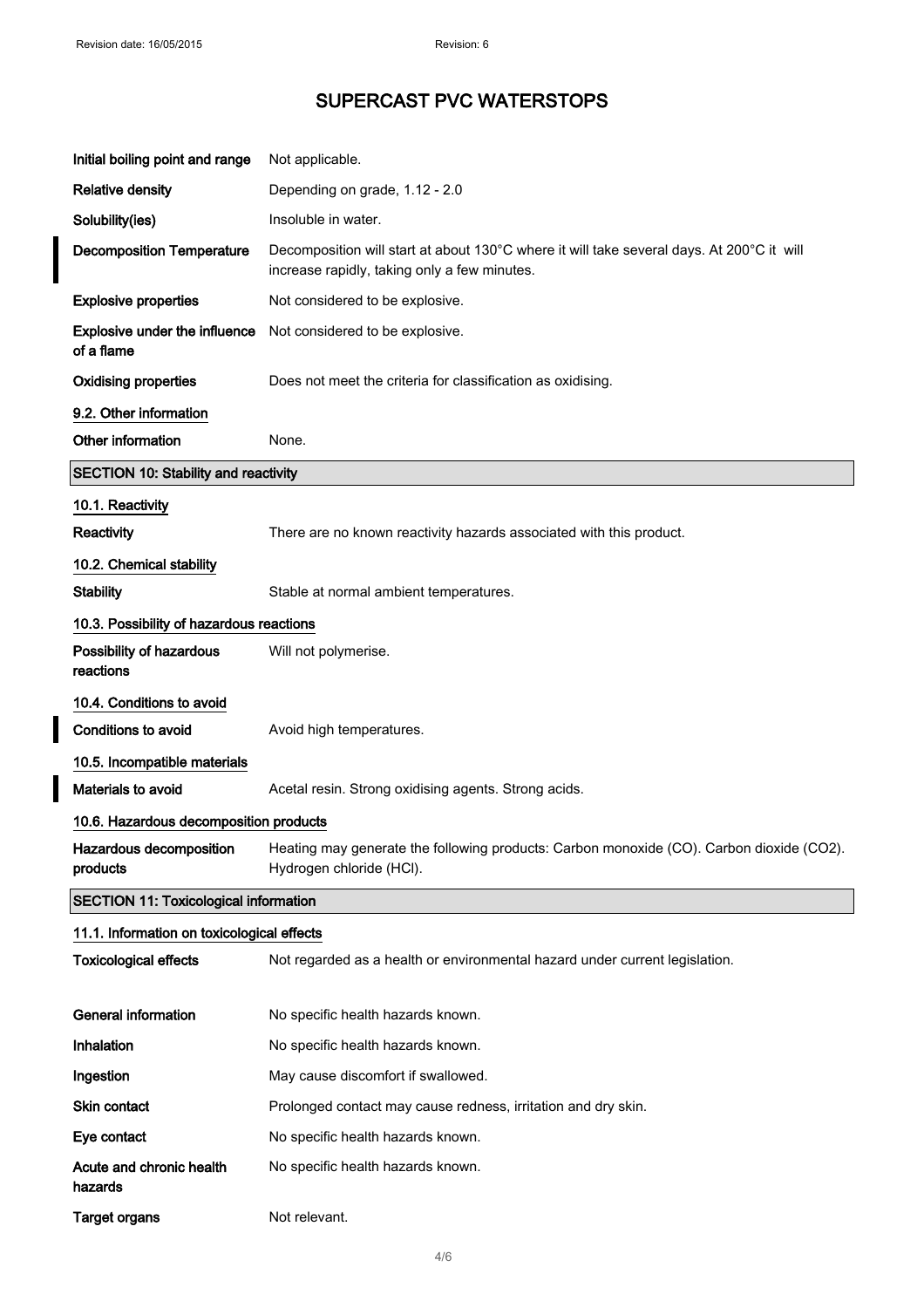| <b>Medical symptoms</b>                               | No specific symptoms noted, but this chemical may still have adverse health impact, either in<br>general or on certain individuals. |
|-------------------------------------------------------|-------------------------------------------------------------------------------------------------------------------------------------|
| <b>SECTION 12: Ecological Information</b>             |                                                                                                                                     |
| Ecotoxicity                                           | The product is not expected to be hazardous to the environment.                                                                     |
| 12.1. Toxicity                                        |                                                                                                                                     |
| <b>Toxicity</b>                                       | Not considered toxic to fish.                                                                                                       |
| 12.2. Persistence and degradability                   |                                                                                                                                     |
|                                                       | Persistence and degradability The product is not biodegradable.                                                                     |
| Phototransformation                                   | Not available.                                                                                                                      |
| 12.3. Bioaccumulative potential                       |                                                                                                                                     |
| <b>Bioaccumulative potential</b>                      | Not expected to be bioaccumulative.                                                                                                 |
| 12.4. Mobility in soil                                |                                                                                                                                     |
| <b>Mobility</b>                                       | The product is insoluble in water.                                                                                                  |
| 12.5. Results of PBT and vPvB assessment              |                                                                                                                                     |
| Results of PBT and vPvB<br>assessment                 | This product does not contain any substances classified as PBT or vPvB.                                                             |
| 12.6. Other adverse effects                           |                                                                                                                                     |
| Other adverse effects                                 | Not applicable.                                                                                                                     |
| <b>Ozone-Depletion Potential</b>                      |                                                                                                                                     |
| <b>Additional ecological</b><br>information - Product |                                                                                                                                     |
| Global warming potential<br>(GWP)                     |                                                                                                                                     |
| <b>SECTION 13: Disposal considerations</b>            |                                                                                                                                     |
| 13.1. Waste treatment methods                         |                                                                                                                                     |
| <b>General information</b>                            | Dispose of waste product or used containers in accordance with local regulations                                                    |
| <b>Disposal methods</b>                               | No specific disposal method required.                                                                                               |
| <b>Waste class</b>                                    | According to the European Waste Catalogue, Waste Codes are not product specific, but<br>application specific.                       |
| Waste treatment methods                               |                                                                                                                                     |
| <b>SECTION 14: Transport information</b>              |                                                                                                                                     |
| General                                               | The product is not covered by international regulations on the transport of dangerous goods<br>(IMDG, IATA, ADR/RID).               |
| 14.1. UN number                                       |                                                                                                                                     |
| Not applicable.                                       |                                                                                                                                     |

### 14.2. UN proper shipping name

Not applicable.